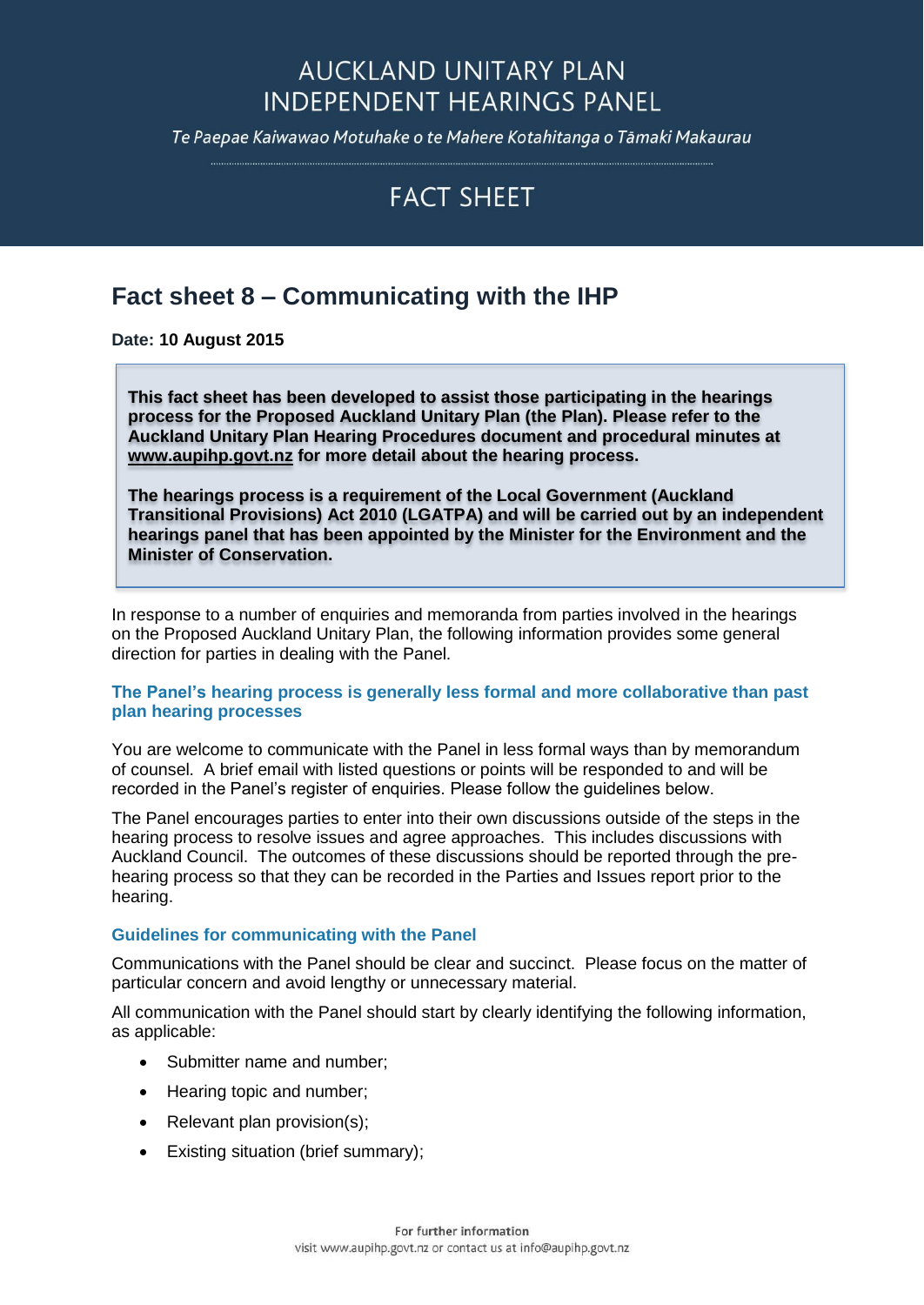• Changes sought (brief summary).

If the Panel needs more information about the matters raised it will contact you.

#### **The hearing process on the proposed Unitary Plan is not the same as a Council, Environment Court or Board of Inquiry process**

While the Panel has regard to these processes, it is not bound to follow them. The Panel has to enable delivery of a hearing programme within a tight statutory timeframe and with the resources available to it. The Panel will use its statutory powers to determine its own procedures to achieve that.

It is important to note that the LGATPA provides a substantially amended process to that in Schedule 1 to the RMA, incorporating a range of pre-hearing processes such as expert conferences and mediation, which may be used to reduce or even eliminate the need for oral hearings of submissions.

#### **The hearing programme must be managed to complete the hearings in the time available**

Adjournments and extensions of time are unlikely to be granted. Because of the flow-on effects on other hearings and parties, the Panel cannot change the hearing schedule to suit the individual requirements of parties.

The Panel understands that the hearing schedule may create some challenges for parties involved across multiple hearing topics and their counsel and witnesses. In developing the schedule the Panel has tried to avoid concurrent events that are likely to involve the same areas of expertise and interest, but it is not always possible to achieve this.

Most events are expected to be held on level 16 of 205 Queen St so it should usually be possible for counsel and witnesses to move between a hearing and other types of events (pre-hearing meeting, mediation or expert conference). The panel office staff will assist you where possible.

#### **Speaking time will be carefully managed by the Panel**

Submitters who wish to be heard will be given a limited time to speak at the hearing and will need to focus on the main points relevant to the hearing topic. Submitters may apply for additional time. The pre-hearing notice will tell you how to do this. See also [procedural](http://www.aupihp.govt.nz/documents/docs/aupihpproceduralminute10.pdf)  [minute 10.](http://www.aupihp.govt.nz/documents/docs/aupihpproceduralminute10.pdf)

Oral presentations should focus on the issues. The Panel will not sit through lengthy introductions or unnecessary traverses of legal authorities, submitter credentials or general background.

Where there are a number of submitters making the same point the Panel may further restrict speaking time of each submitter to avoid repetition. In these cases the Panel recommends submitters 'band together' to present their case.

Again it is important to note that the LGATPA departs from previous RMA process and reduces the emphasis on oral presentation at hearing. There is a range of pre-hearing processes and the Panel will read material in advance of the hearing.

Evidence must be pre-circulated. It will assist the Panel if legal submissions are also provided prior to the hearing. The Panel will read the relevant material before the hearing so will not require the submissions or evidence to be read out at the hearing.

Please see the Panel's [procedural minute #9](http://www.aupihp.govt.nz/documents/docs/aupihpproceduralminute9.pdf) on the preparation and presentation of evidence for more information. There is an evidence template on the [hearings page](https://hearings.aupihp.govt.nz/hearings) of the website if you need some help getting started. You can find it under 'hearing schedule documents'.

If evidence is provided after the deadline the Panel may decide to disregard this evidence.